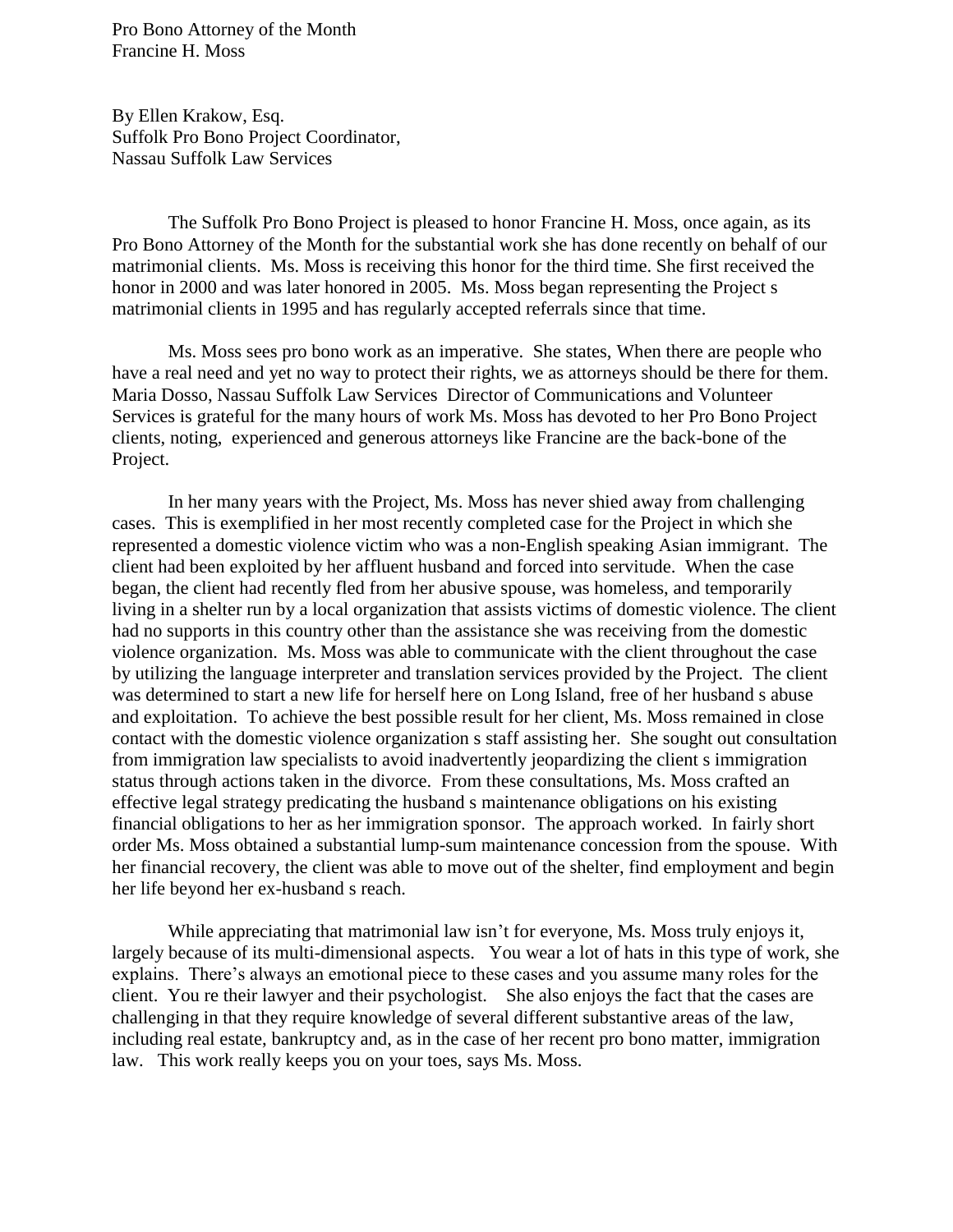Prior to going to law school, Ms. Moss studied sociology at Brooklyn College, where she developed an interest in criminal and juvenile justice. After earning her bachelor s degree in 1973, she attended New York University Law School, earning her J.D. in 1978. Immediately after graduating, she was hired by the Bay Shore law firm, Flower and Plotka. Working alongside named partner Richard Plotka, Ms. Moss received her training in matrimonial and family law.

In 1980, she left Flower and Plotka to become the managing attorney at the Bohemia office of Jacoby and Meyers, which at that time had a general legal practice involving matrimonial, criminal and bankruptcy matters. This was high-volume office with approximately 100 new consults each month, says Ms. Moss. While at Jacoby and Meyers, she met her current law partner, fellow matrimonial/family law attorney and Pro Bono Project mentor, Stephanie Judd.

Ms. Moss and Ms. Judd left Jacoby and Meyers in 1995 and together formed their current firm, Judd & Moss in Ronkonkoma. Since its inception, the majority of the firm s practice has been matrimonial and family law, but on occasion includes real estate and wills/trusts matters. Of their matrimonial and family law cases, approximately seventy percent involve private clients. The remainder are 18b and Law Guardian cases assigned by the Court.

Ms. Moss's life outside of the practice law is centered on her many interests, which include theatre (especially musicals), sports (She s an avid Yankees and Jets fan.), reading (history and novels), food and wine. She has been married for 38 years to Steven Moss, a nuclear engineer at Brookhaven National Laboratory who currently manages the license for BNL s newest and the world s brightest National Synchrotron Light Source. Their two children, Hillary and Ian Moss, have followed in their parents' footsteps. Ian studied law at Hofstra University and is now a matrimonial and family law attorney at Ray Mitev & Associates. Hillary, like her father, has chosen a career in the sciences. She will soon graduate from Stony Brook University Medical School and begin practicing emergency medicine.

The Pro Bono Project is pleased to recognize Francine Moss once again for her pro bono contributions. We are proud of our long association with her and look forward to our future work together. It is with great pleasure that we honor Ms. Moss this third time as Pro Bono Attorney of the Month.

The Suffolk Pro Bono Project is a joint effort of Nassau Suffolk Law Services, the Suffolk County Bar Association and the Suffolk County Pro Bono Foundation, who, for many years, have joined resources toward the goal of providing free legal assistance to Suffolk County residents who are dealing with economic hardship. Nassau Suffolk Law Services is a non-profit civil legal services agency, providing free legal assistance to Long Islanders, primarily in the areas of benefits advocacy, homelessness prevention (foreclosure and eviction defense), access to health care, and services to special populations such as domestic violence victims, disabled, and adult home resident. The provision of free services is prioritized based on financial need and funding is often inadequate in these areas. Furthermore, there is no funding for the general provision of matrimonial or bankruptcy representation, therefore the demand for pro bono assistance is the greatest in these areas. If you would like to volunteer, please contact Ellen Krakow, Esq. 631 232-2400 x 3323.